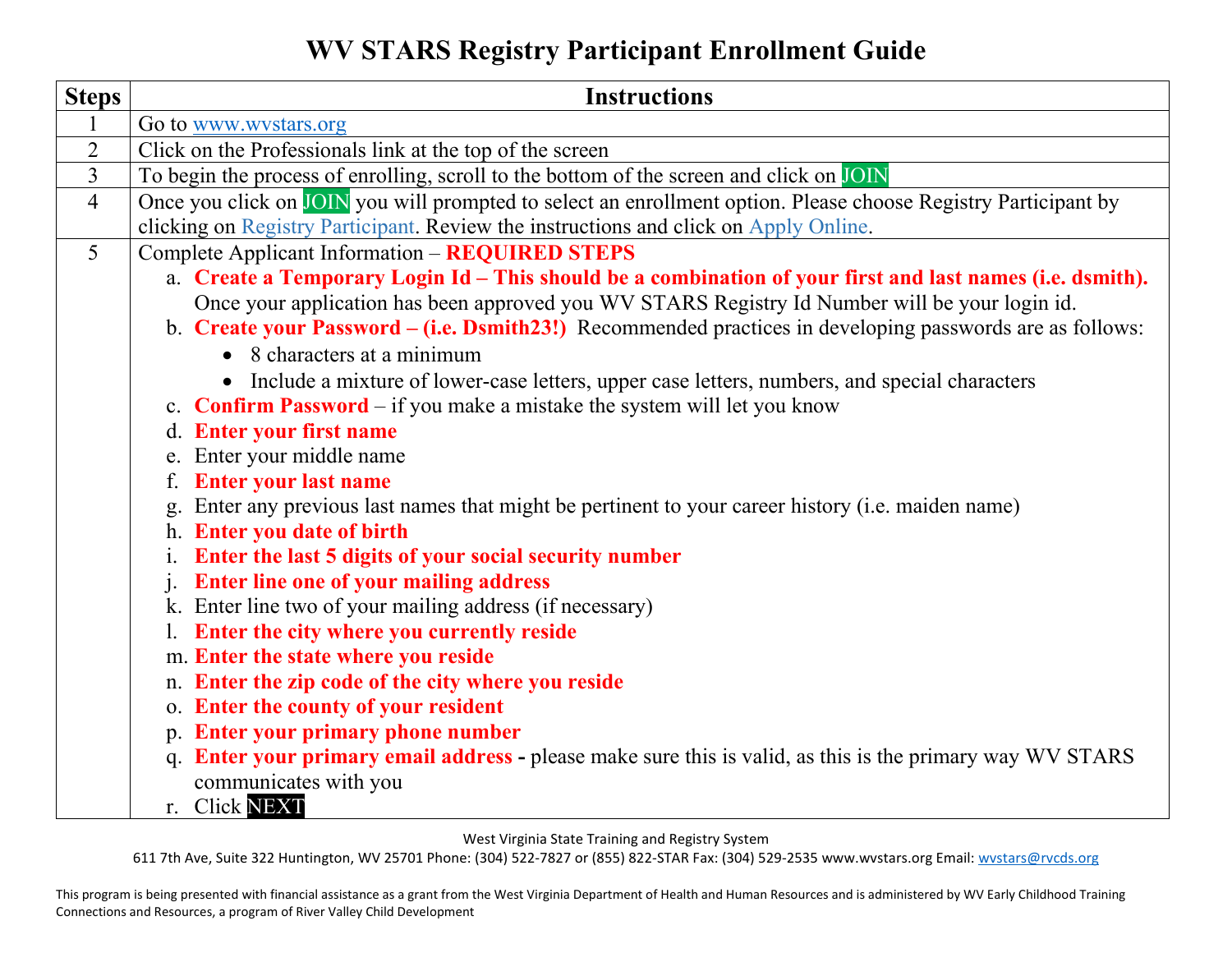| 6              | Participation Agreement – REQUIRED STEP – read and click AGREE and then click NEXT                                                                        |
|----------------|-----------------------------------------------------------------------------------------------------------------------------------------------------------|
| $\overline{7}$ | <b>Current Employment Information</b>                                                                                                                     |
|                | a. Click the radio button beside "Currently working in early care and education"                                                                          |
|                | b. In the employer type section choose the option that best represents your employment type                                                               |
|                | c. <b>County</b> – enter the primary county you serve                                                                                                     |
|                | d. Choose your employer – this question will be populated based upon your responses in questions b & c                                                    |
|                | e. Hire Date - date you began your employment                                                                                                             |
|                | f. Hours worked per week – the average amount of hours you work per week                                                                                  |
|                | g. Months worked per year - if you work year-round, you will enter 12; if you only take care of children<br>during the school year you can enter 10, etc. |
|                | h. <b>Position Title</b> – select the option that best represents you                                                                                     |
|                | Age Group Worked with - you can choose multiple age groups if needed<br>1.                                                                                |
|                | <b>Benefits Offered by Employer</b> – select all that apply                                                                                               |
|                | k. Remaining data fields are optional                                                                                                                     |
|                | <b>Professional Role</b>                                                                                                                                  |
|                | click on Add New                                                                                                                                          |
|                | Occupation Category – select Early Care and Education Professional<br>$\bullet$                                                                           |
|                | Occupation – select the role that you generally perform whether employed or not employed                                                                  |
|                | <b>Click Save</b><br>$\bullet$                                                                                                                            |
|                | m. Click NEXT                                                                                                                                             |
| 8              | <b>Demographics</b> (choose response from the drop-down menus)                                                                                            |
|                | • Gender – optional                                                                                                                                       |
|                | Race/Ethnicity – optional                                                                                                                                 |
|                | <b>Primary Language</b>                                                                                                                                   |
|                | <b>Highest Level of Education</b>                                                                                                                         |
|                | · Click NEXT                                                                                                                                              |
| 9              | Next Steps – Choose the Registry Applicant option from the drop-down menu, Click REGISTER                                                                 |
|                |                                                                                                                                                           |
|                |                                                                                                                                                           |
|                |                                                                                                                                                           |

West Virginia State Training and Registry System

611 7th Ave, Suite 322 Huntington, WV 25701 Phone: (304) 522-7827 or (855) 822-STAR Fax: (304) 529-2535 www.wvstars.org Email: [wvstars@rvcds.org](mailto:wvstars@rvcds.org)

This program is being presented with financial assistance as a grant from the West Virginia Department of Health and Human Resources and is administered by WV Early Childhood Training Connections and Resources, a program of River Valley Child Development